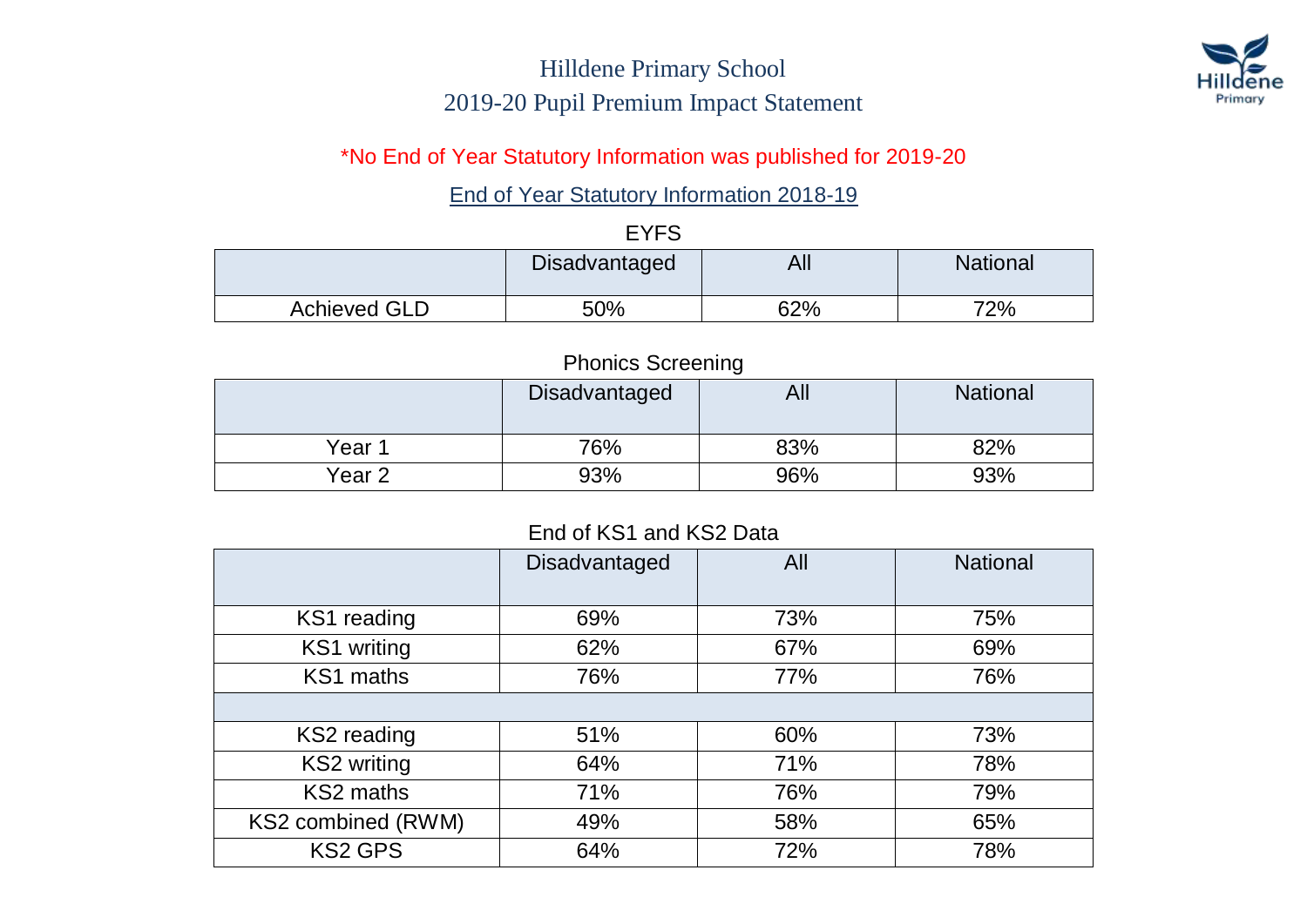

| <b>Item/Project/Support</b>                                                                  | <b>Rationale for this choice</b>                                                                                                                                                            | <b>Outcome</b>                                                                                                                                                                                                                                                                 |                           |                                                                                                                                                                                                                                      |                           |                |                |                                 |
|----------------------------------------------------------------------------------------------|---------------------------------------------------------------------------------------------------------------------------------------------------------------------------------------------|--------------------------------------------------------------------------------------------------------------------------------------------------------------------------------------------------------------------------------------------------------------------------------|---------------------------|--------------------------------------------------------------------------------------------------------------------------------------------------------------------------------------------------------------------------------------|---------------------------|----------------|----------------|---------------------------------|
| <b>Teaching and Learning</b>                                                                 |                                                                                                                                                                                             |                                                                                                                                                                                                                                                                                |                           |                                                                                                                                                                                                                                      |                           |                |                |                                 |
| Additional teaching staff,<br>providing daily<br>intervention in Literacy<br>and Mathematics | To improve pupil outcomes.<br>To improve engagement and<br>focus of pupils in lessons.<br>To provide provision for<br>targeted support groups in<br>addition to core lessons for<br>pupils. | To raise attainment in reading, writing and mathematics to diminish the difference<br>between Pupil Premium children and non-Pupil Premium children.<br>*Additional teacher provision (Y6)<br>*Outcomes based on data at the end of the spring term 2020 due to school closure |                           |                                                                                                                                                                                                                                      |                           |                |                |                                 |
|                                                                                              |                                                                                                                                                                                             |                                                                                                                                                                                                                                                                                | Red Set 1                 | Reading (26)                                                                                                                                                                                                                         | Red Set 1                 | Writing (26)   |                | <b>Yellow Set</b><br>Maths (15) |
|                                                                                              |                                                                                                                                                                                             |                                                                                                                                                                                                                                                                                | KS <sub>1</sub><br>Result | Spring<br>2020                                                                                                                                                                                                                       | KS <sub>1</sub><br>Result | Spring<br>2020 | KS1<br>Result  | Spring<br>2020                  |
|                                                                                              |                                                                                                                                                                                             | @GDS                                                                                                                                                                                                                                                                           | 6                         | 19                                                                                                                                                                                                                                   | 4                         | 12             | $\overline{0}$ | $\mathbf 0$                     |
|                                                                                              |                                                                                                                                                                                             | @EXS                                                                                                                                                                                                                                                                           | 20                        | $\overline{7}$                                                                                                                                                                                                                       | 21                        | 13             | 2              | $\overline{2}$                  |
|                                                                                              |                                                                                                                                                                                             | <b>WTS</b>                                                                                                                                                                                                                                                                     | $\overline{0}$            | $\overline{0}$                                                                                                                                                                                                                       | $\overline{1}$            | $\mathbf{1}$   | 5              | $\overline{12}$                 |
|                                                                                              |                                                                                                                                                                                             | PKF or<br>below                                                                                                                                                                                                                                                                | $\overline{0}$            | $\overline{0}$                                                                                                                                                                                                                       | $\overline{0}$            | $\overline{0}$ | $\overline{7}$ | $\overline{0}$                  |
|                                                                                              |                                                                                                                                                                                             | Reading:<br>$\bullet$<br>Writing:<br>Maths:                                                                                                                                                                                                                                    |                           | 100% expected progress (KS1 - KS2)<br>50% accelerated progress (KS1 - KS2)<br>92% expected progress (KS1 – KS2)<br>35% accelerated progress (KS1 - KS2)<br>71% expected progress (KS1 - KS2)<br>50% accelerated progress (KS1 - KS2) |                           |                |                |                                 |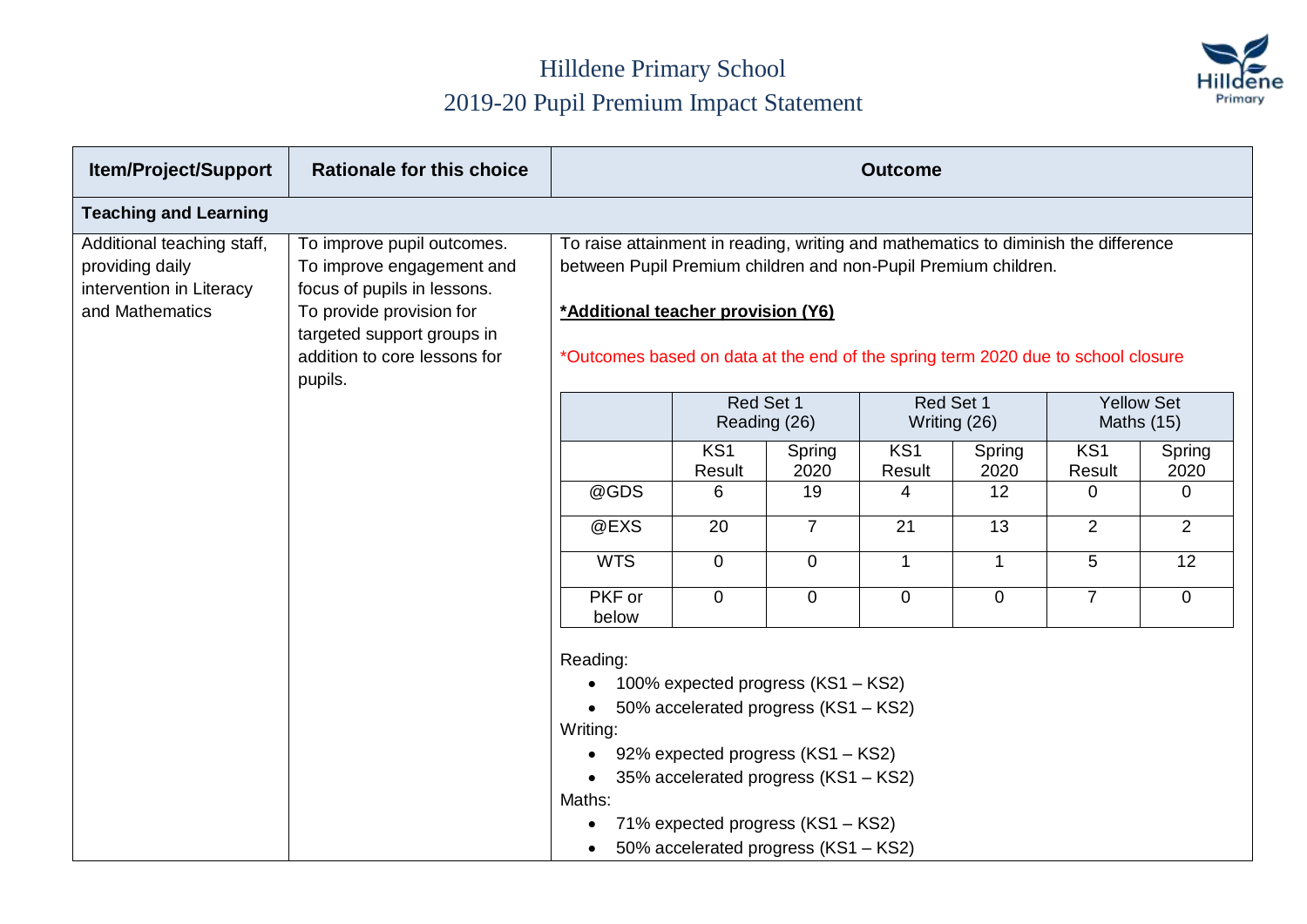

|                                |                                                                                                                                                                                                                                                                            | *Fresh Start Programme (UKS2)<br>*progress measured from summer 2019 until spring 2020                                                                                                                                               |                      |                         |                                                                       |  |  |  |
|--------------------------------|----------------------------------------------------------------------------------------------------------------------------------------------------------------------------------------------------------------------------------------------------------------------------|--------------------------------------------------------------------------------------------------------------------------------------------------------------------------------------------------------------------------------------|----------------------|-------------------------|-----------------------------------------------------------------------|--|--|--|
|                                |                                                                                                                                                                                                                                                                            | Year Group                                                                                                                                                                                                                           | Expected<br>Progress | Accelerated<br>Progress |                                                                       |  |  |  |
|                                |                                                                                                                                                                                                                                                                            | Year 5 (13)                                                                                                                                                                                                                          | 70% (9)              | $38\%$ (5)              |                                                                       |  |  |  |
|                                |                                                                                                                                                                                                                                                                            | Year 6 (10)                                                                                                                                                                                                                          | $80\%$ (8)           | $40\%$ (4)              |                                                                       |  |  |  |
| Speech and Language<br>Support | To improve pupil outcomes in<br>reading, writing and maths.<br>To improve speech,<br>communication and language<br>skills.<br>To improve pupil confidence.<br>To improve pupil engagement in<br>lessons.<br>To support parents in<br>communication with their<br>children. | Improved pupil outcomes.<br>Increased confidence as learners.<br>Improved speech, communication and language skills.                                                                                                                 |                      |                         |                                                                       |  |  |  |
|                                |                                                                                                                                                                                                                                                                            |                                                                                                                                                                                                                                      |                      |                         | <b>Total Cost: £140,571</b><br><b>Percentage of Expenditure: 46.1</b> |  |  |  |
| <b>Pastoral</b>                |                                                                                                                                                                                                                                                                            |                                                                                                                                                                                                                                      |                      |                         |                                                                       |  |  |  |
| HSSW and LM                    | To provide social and emotional<br>support to families and improve<br>attendance.                                                                                                                                                                                          | To provide social and emotional support to pupils and their families and improve<br>attendance.<br>Improved emotional, social and physical wellbeing within the school.<br>Effective safeguarding procedures, systems and processes. |                      |                         |                                                                       |  |  |  |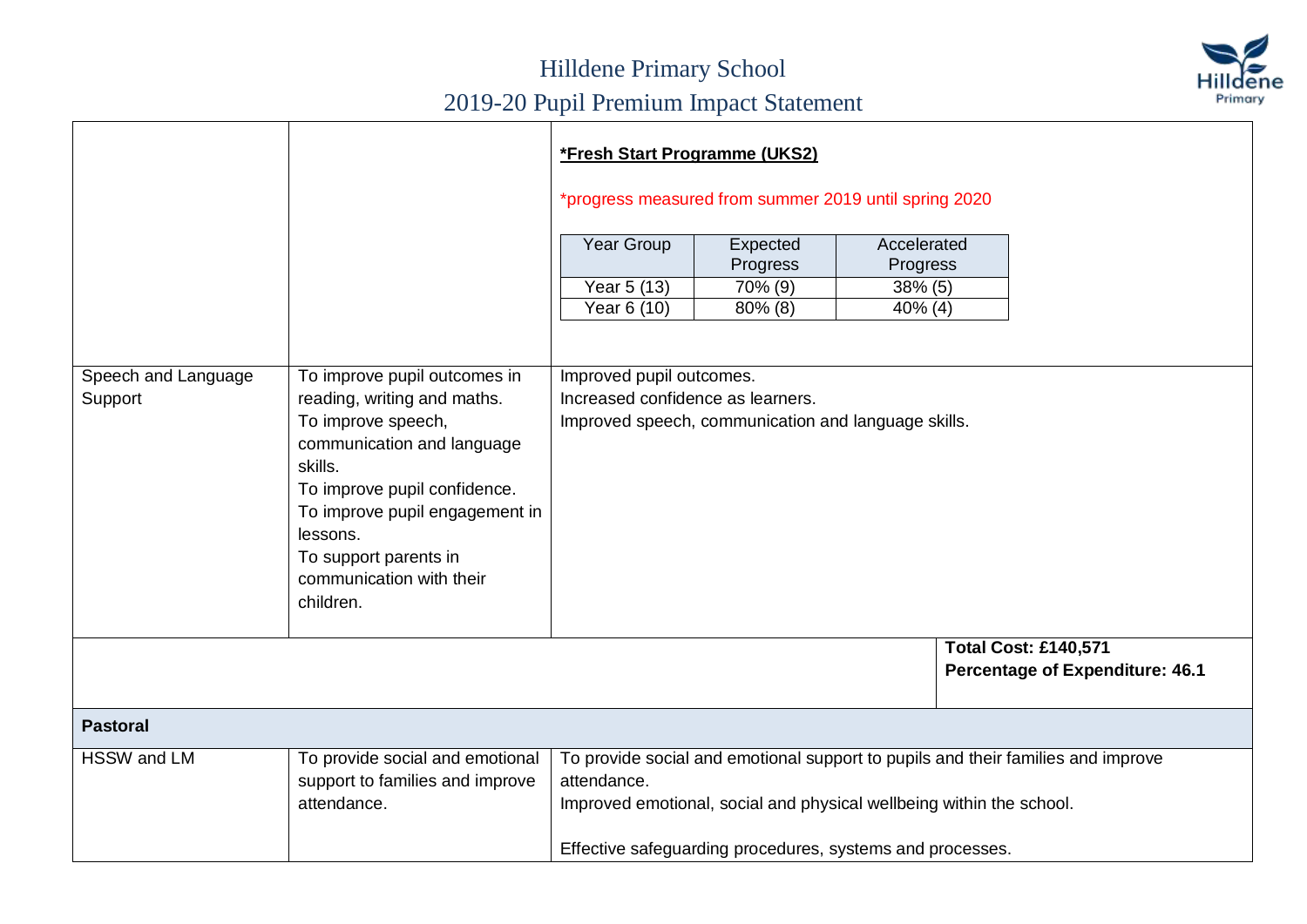

|                    |                                                                          | Special recognition from London Safeguarding board about work to improve<br>asthma awareness across borough schools.<br>Ofsted reports:<br>Leaders, including the governing body, have ensured that keeping children safe is<br>at the forefront of the school's work. You have created a nurturing environment<br>where pupils feel protected and cared for.<br>Pupils say they feel safe in school and the overwhelming majority of parents who<br>answered Ofsted's online questionnaire agreed.<br>Leaders have developed a strong safeguarding culture in the school which is<br>supported well by effective systems and practices. |                                                   |             |                                                                             |  |  |  |
|--------------------|--------------------------------------------------------------------------|------------------------------------------------------------------------------------------------------------------------------------------------------------------------------------------------------------------------------------------------------------------------------------------------------------------------------------------------------------------------------------------------------------------------------------------------------------------------------------------------------------------------------------------------------------------------------------------------------------------------------------------|---------------------------------------------------|-------------|-----------------------------------------------------------------------------|--|--|--|
| Attendance Officer | To build good relationship with<br>parents of pupils whose               | Latest year on year data currently available Autumn 2019                                                                                                                                                                                                                                                                                                                                                                                                                                                                                                                                                                                 |                                                   |             |                                                                             |  |  |  |
|                    | attendance is below<br>expectation.                                      | <b>Autumn Term Attendance YR-6</b>                                                                                                                                                                                                                                                                                                                                                                                                                                                                                                                                                                                                       |                                                   |             | Data demonstrates a 3 year upward                                           |  |  |  |
|                    | To promote attendance targets.                                           | Autumn 2017                                                                                                                                                                                                                                                                                                                                                                                                                                                                                                                                                                                                                              | Autumn 2018                                       | Autumn 2019 | trend for improving attendance in the<br>autumn term.                       |  |  |  |
|                    | To support previous non-<br>attending parents about the                  | 94.6                                                                                                                                                                                                                                                                                                                                                                                                                                                                                                                                                                                                                                     | 95.1                                              | 95.5        |                                                                             |  |  |  |
|                    | importance of education for                                              |                                                                                                                                                                                                                                                                                                                                                                                                                                                                                                                                                                                                                                          |                                                   |             |                                                                             |  |  |  |
|                    | their children.<br>To improve attendance overall.                        |                                                                                                                                                                                                                                                                                                                                                                                                                                                                                                                                                                                                                                          | <b>Autumn Term Attendance Y1-6</b>                |             | Data demonstrates a 3 year upward<br>trend for improving attendance in the  |  |  |  |
|                    | To contribute toward                                                     | Autumn 2017                                                                                                                                                                                                                                                                                                                                                                                                                                                                                                                                                                                                                              | Autumn 2018                                       | Autumn 2019 | autumn term and overall attendance                                          |  |  |  |
|                    | diminishing the difference<br>between PP and non PP pupil<br>attendance. | 94.8                                                                                                                                                                                                                                                                                                                                                                                                                                                                                                                                                                                                                                     | 95.7                                              | 95.7        | closer to the overall target of 96% for<br>pupils in Y1-6                   |  |  |  |
|                    | To plan and deliver attendance                                           |                                                                                                                                                                                                                                                                                                                                                                                                                                                                                                                                                                                                                                          |                                                   |             |                                                                             |  |  |  |
|                    | incentives, rewards, systems.<br>To support data collection and          |                                                                                                                                                                                                                                                                                                                                                                                                                                                                                                                                                                                                                                          | <b>Autumn Term Punctuality</b><br>number of lates |             | Data demonstrates a 3 year trend for<br>improving punctuality in the autumn |  |  |  |
|                    | analysis of attendance figures.                                          | Autumn 2017                                                                                                                                                                                                                                                                                                                                                                                                                                                                                                                                                                                                                              | Autumn 2018                                       | Autumn 2019 | term.                                                                       |  |  |  |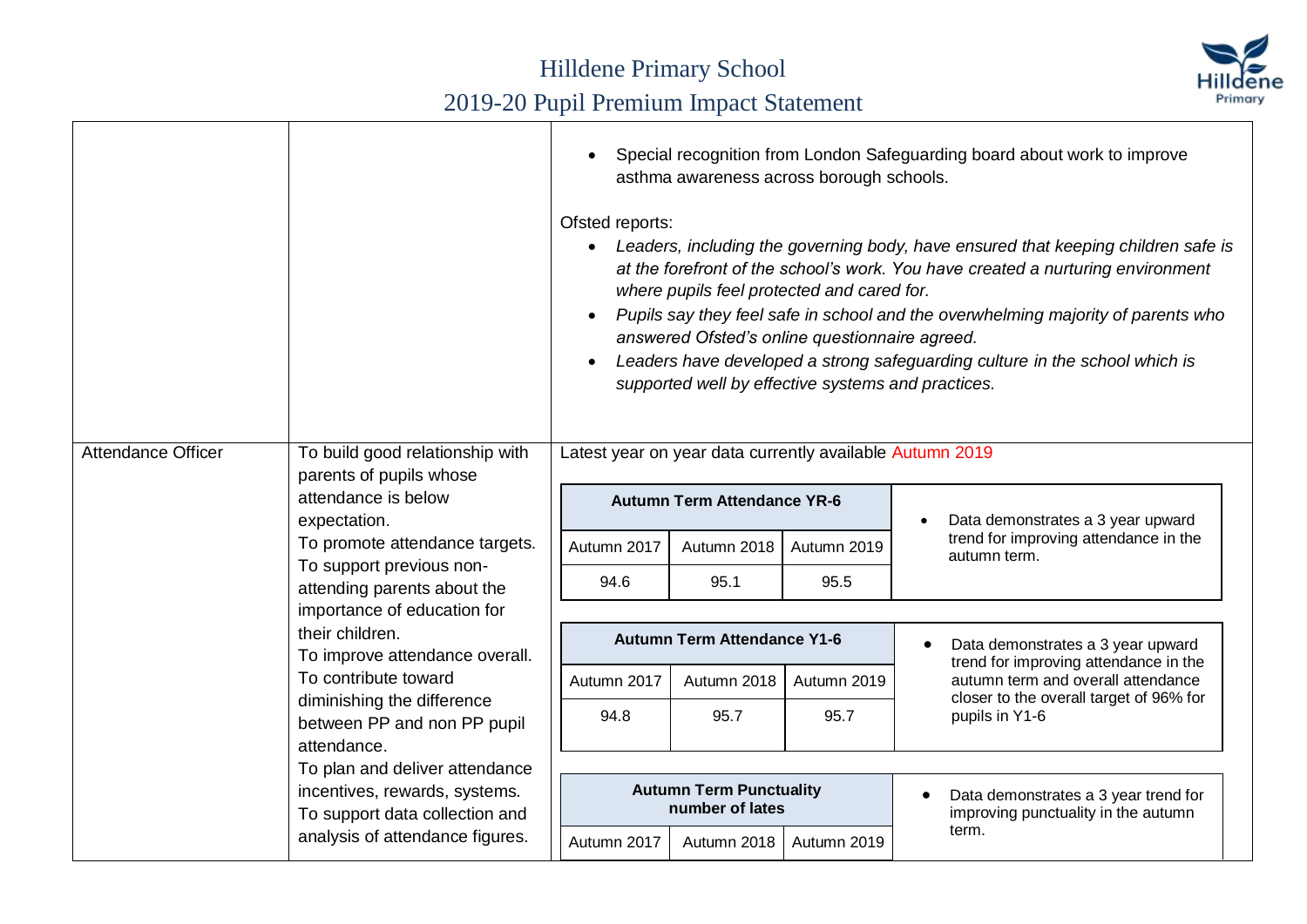

|                       |                                                                                                                                                                                                                                 | 665                                                                                                                                                     |      | 557              | 476   |             |                      |                                                                             |                                                       |  |  |
|-----------------------|---------------------------------------------------------------------------------------------------------------------------------------------------------------------------------------------------------------------------------|---------------------------------------------------------------------------------------------------------------------------------------------------------|------|------------------|-------|-------------|----------------------|-----------------------------------------------------------------------------|-------------------------------------------------------|--|--|
|                       |                                                                                                                                                                                                                                 | <b>Autumn</b>                                                                                                                                           | All% | Girls%           | Boys% | PP%         | <b>SEND</b><br>EHCP% | CLA%                                                                        | Data<br>$\bullet$<br>demonstrates a 3                 |  |  |
|                       |                                                                                                                                                                                                                                 | 2017                                                                                                                                                    | 94.6 | 94.2             | 93.4  | 82.0        | 90.5                 | 98.2                                                                        | year trend for<br>improved<br>attendance for all      |  |  |
|                       |                                                                                                                                                                                                                                 | 2018                                                                                                                                                    | 95.1 | 94.3             | 94.6  | 87.1        | 95.0                 | 98.6                                                                        | identified groups<br>(apart from<br>SEND/EHCP - still |  |  |
|                       |                                                                                                                                                                                                                                 | 2019                                                                                                                                                    | 95.5 | 96.2             | 95.2  | 90.9        | 93.0                 | 99.3                                                                        | increased from<br>2017 to 2019)                       |  |  |
|                       |                                                                                                                                                                                                                                 |                                                                                                                                                         |      | <b>Autumn PA</b> |       |             | $\bullet$            | Data demonstrates a diminishing rate<br>for persistent absence between 2017 |                                                       |  |  |
|                       |                                                                                                                                                                                                                                 | Autumn 2017                                                                                                                                             |      | Autumn 2018      |       | Autumn 2019 |                      | and 2019.                                                                   |                                                       |  |  |
|                       |                                                                                                                                                                                                                                 | 11.77                                                                                                                                                   |      | 14.73            |       | 11.53       |                      |                                                                             |                                                       |  |  |
| <b>Breakfast Club</b> | To support pupils in readiness<br>to learn each day.<br>To improve attendance.<br>To ensure pupils basic needs<br>are met before the school day<br>begins.<br>To support pupils to build good<br>friendships across the school. | Improved attendance and punctuality.<br>Improved behaviour.<br>Improved engagement in lessons and readiness to learn.<br>Increased support for parents. |      |                  |       |             |                      |                                                                             |                                                       |  |  |
| Counselling           | To support pupils with their<br>emotional wellbeing.<br>To provide the school with<br>expert advice about how to<br>support individual pupils.<br>To help pupils to separate home                                               | Improved pupil wellbeing.<br>Improved parental engagement and family support.                                                                           |      |                  |       |             |                      |                                                                             |                                                       |  |  |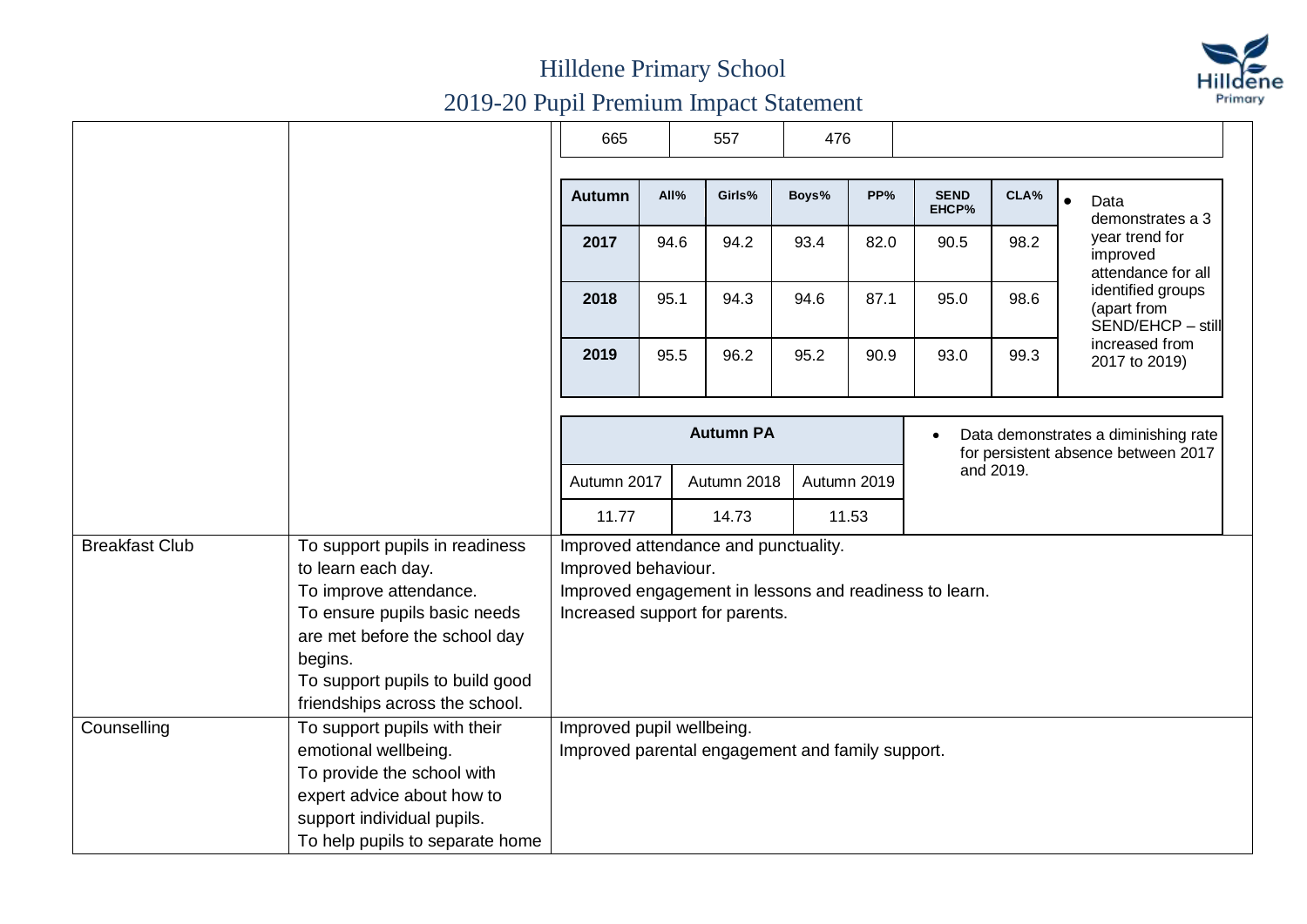

|                                                | and school life.<br>To improve wellbeing for pupils.                                                                            |                                                                                                                                                                                             |             |                                                        |        | <b>Total Cost: £126,415</b>                                                                                                                          | <b>Percentage of Expenditure: 41.5</b> |        |
|------------------------------------------------|---------------------------------------------------------------------------------------------------------------------------------|---------------------------------------------------------------------------------------------------------------------------------------------------------------------------------------------|-------------|--------------------------------------------------------|--------|------------------------------------------------------------------------------------------------------------------------------------------------------|----------------------------------------|--------|
| <b>Curriculum</b>                              |                                                                                                                                 |                                                                                                                                                                                             |             |                                                        |        |                                                                                                                                                      |                                        |        |
| Attendance Incentives                          | To motivate families and pupils<br>to attend school.<br>To ensure whole school<br>attendance is at 96%+ overall.                | To improve attendance of vulnerable pupils and whole school attendance<br>see information in tables above showing 3 year upward trend in attendance<br>between autumn 2017 and autumn 2019. |             |                                                        |        |                                                                                                                                                      |                                        |        |
| London Schools Pilot<br>Scheme 'Close the Gap' | To provide CPD opportunities<br>for staff to close the gap<br>between disadvantaged and<br>vulnerable pupils and their<br>peers |                                                                                                                                                                                             |             | End of KS1/Year 2 (no summer term 2020 data available) |        | To raise attainment in reading, writing and mathematics to diminish the difference<br>between Pupil Premium children and non-Pupil Premium children. |                                        |        |
|                                                | To improve pupil outcomes.<br>To provide targeted support for                                                                   |                                                                                                                                                                                             |             | Spring 2019                                            |        |                                                                                                                                                      | Spring 2020                            |        |
|                                                | specific groups of children in                                                                                                  |                                                                                                                                                                                             | PP (29)     | NPP (61)                                               | Gap    | PP (32)                                                                                                                                              | NPP (58)                               | Gap    |
|                                                | addition to core lessons for                                                                                                    | Reading<br><b>GDS</b>                                                                                                                                                                       | 7% (2)      | 30% (18)                                               | $-23%$ | $9\%$ (3)                                                                                                                                            | $\overline{3}1\%$ (18)                 | $-22%$ |
|                                                | pupils.                                                                                                                         | Reading<br><b>EXP</b>                                                                                                                                                                       | $41\%$ (12) | 66% (40)                                               | $-25%$ | 53% (17)                                                                                                                                             | 66% (38)                               | $-13%$ |
|                                                |                                                                                                                                 | Writing<br><b>GDS</b>                                                                                                                                                                       | $0\%$ (0)   | $11\% (7)$                                             | $-11%$ | $0\%$ (0)                                                                                                                                            | 22% (13)                               | $-22%$ |
|                                                |                                                                                                                                 | Writing<br><b>EXP</b>                                                                                                                                                                       | $31\%$ (9)  | $64\%$ (39)                                            | $-33%$ | 47% (15)                                                                                                                                             | $69\% (40)$                            | $-22%$ |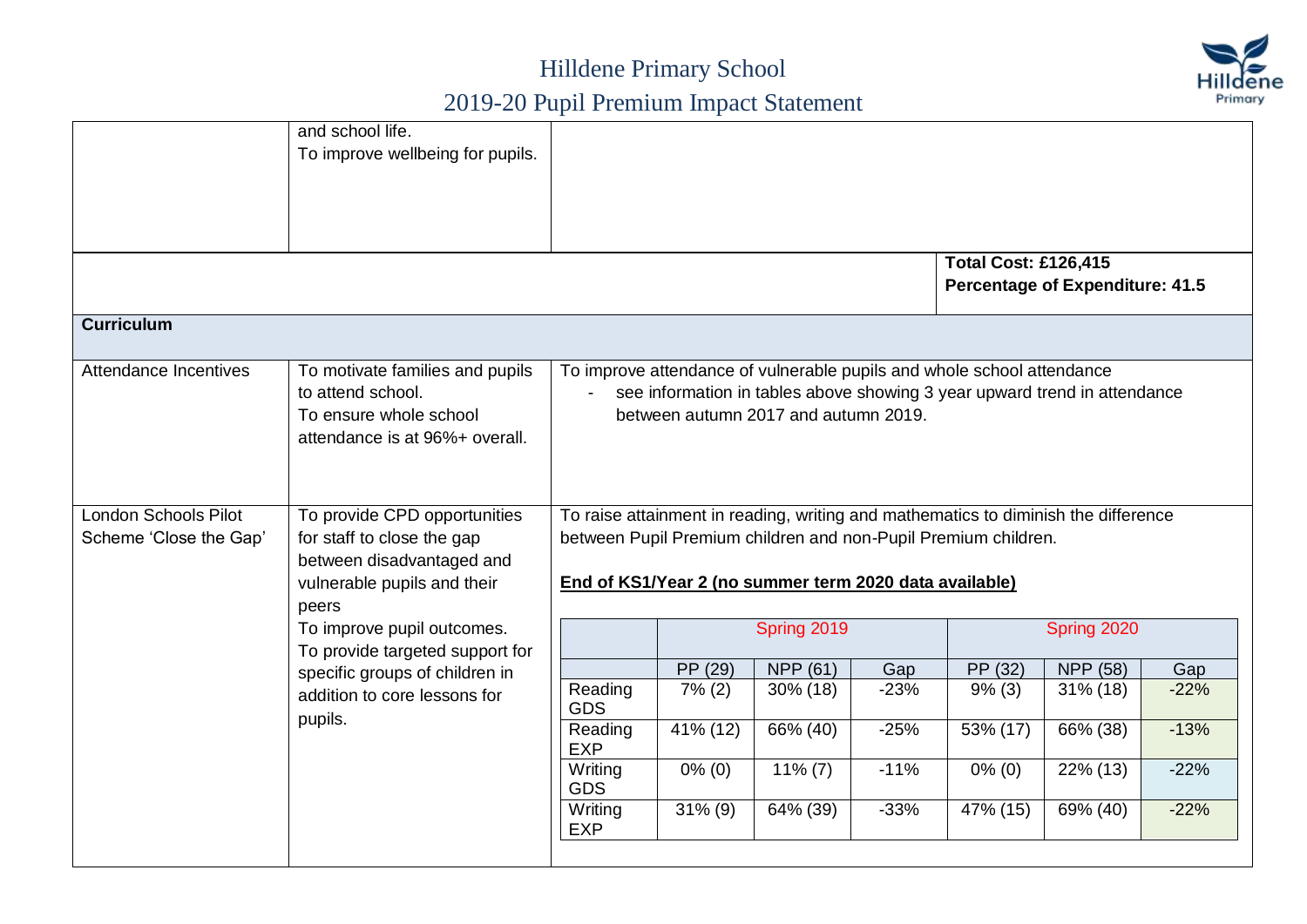

## Hilldene Primary School

# 2019-20 Pupil Premium Impact Statement

| Maths<br><b>GDS</b>                                    | $0\%$ (0)   | $2\%$ (1)   | $-2%$  | $3\%$ (1)            | $12\% (7)$  | $-9%$  |
|--------------------------------------------------------|-------------|-------------|--------|----------------------|-------------|--------|
| <b>Maths</b><br><b>EXP</b>                             | 48% (14)    | 66% (40)    | $-18%$ | 63% (20)             | 66% (58)    | $-3%$  |
| Combined<br><b>GDS</b>                                 | $0\% (0)$   | $0\% (0)$   | 0%     | $0\%$ (0)            | $10\%$ (6)  | $-10%$ |
| Combined<br><b>EXP</b>                                 | $31\% (9)$  | 64% (39)    | $-33%$ | 47% (15)             | 60% (35)    | $-13%$ |
| End of KS2/Year 6 (no summer term 2020 data available) |             | Spring 2019 |        |                      | Spring 2020 |        |
|                                                        | PP (43)     | NPP (46)    | Gap    | $\overline{PP}$ (42) | NPP (47)    | Gap    |
| Reading<br><b>GDS</b>                                  | $7\%$ (4)   | 33% (15)    | $-26%$ | $7\%$ (3)            | 34% (16)    | $-27%$ |
| Reading<br><b>EXP</b>                                  | $56\% (24)$ | 70% (32)    | $-14%$ | 64% (27)             | 68% (32)    | $-4%$  |
| Writing<br><b>GDS</b>                                  | $0\%$ (0)   | $15\% (7)$  | $-15%$ | $2\%$ (1)            | 23% (11)    | $-21%$ |
| Writing<br><b>EXP</b>                                  | 44% (19)    | 59% (27)    | $-15%$ | 67% (28)             | 70% (33)    | $-3%$  |
| Maths<br><b>GDS</b>                                    | $7\%$ (3)   | 33% (15)    | $-26%$ | $7\%$ (3)            | 34% (16)    | $-27%$ |
| Maths<br><b>EXP</b>                                    | 47% (20)    | 70% (32)    | $-33%$ | 55% (23)             | 66% (31)    | $-11%$ |
| Combined                                               | $0\%$ (0)   | 13% (6)     | $-13%$ | $0\%$ (0)            | $21\%$ (10) | $-21%$ |
| <b>GDS</b>                                             |             |             | $-19%$ | 45% (19)             | 59% (28)    | $-14%$ |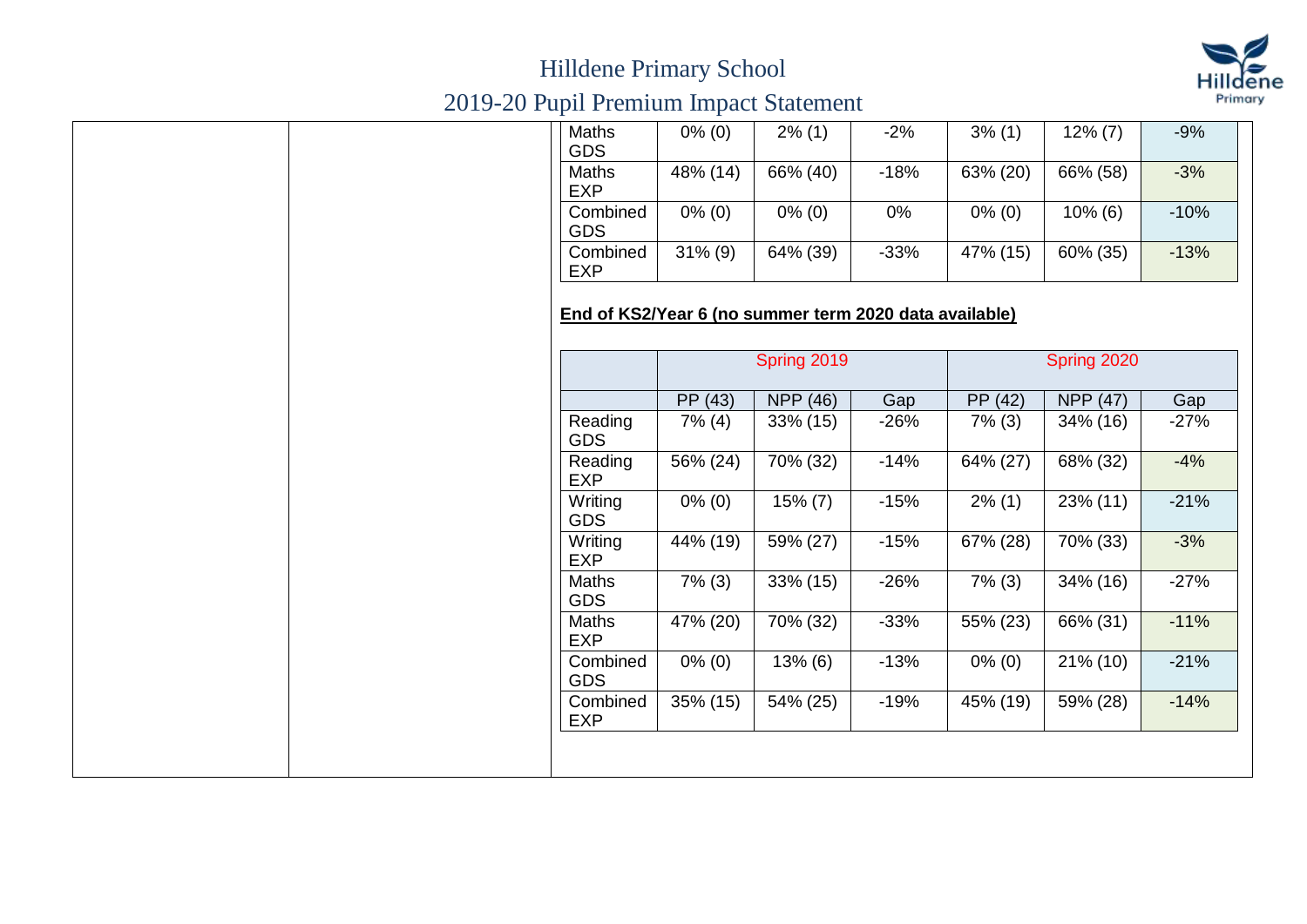## Hilldene Primary School



# 2019-20 Pupil Premium Impact Statement

| <b>Educational Visits/</b>  | To ensure that pupils gain        | Improved attitudes to learning.                                                                |
|-----------------------------|-----------------------------------|------------------------------------------------------------------------------------------------|
| Transport                   | experiences of the wider world    | Improved skills which relate to teamwork, self-awareness and self-discipline.                  |
|                             | which they can relate to their    |                                                                                                |
|                             | own lives.                        |                                                                                                |
|                             | To provide pupils with the        |                                                                                                |
|                             | opportunity to experience         |                                                                                                |
|                             | residential trips with peers.     |                                                                                                |
| Booster tuition to targeted | To improve pupil outcomes.        | Individual attainment and progress targets met.                                                |
| groups of pupils in         | To ensure pupils achieve          |                                                                                                |
| reading, writing and        | individual targets.               | <b>Booster Headlines (Autumn term 2019)</b>                                                    |
| maths.                      |                                   |                                                                                                |
|                             |                                   | 86% of children attending additional tuition sessions during the autumn term made<br>$\bullet$ |
|                             |                                   | at least expected progress (e.g. 2+ points progress)                                           |
|                             |                                   | 16% of children attending additional tuition sessions during the autumn term made<br>$\bullet$ |
|                             |                                   | more than expected progress (e.g. 3+ points progress)                                          |
| <b>Music Tuition</b>        | To provide opportunities for      | Improved engagement.                                                                           |
|                             | non-academic learning and         | Progress and engagement in curriculum music lessons led by school staff.                       |
|                             | achievement.                      | Progress with individual musical achievement.                                                  |
|                             | To support families of talented   |                                                                                                |
|                             | pupils who may not have the       |                                                                                                |
|                             | resources to access this          |                                                                                                |
|                             | support or provide it without the |                                                                                                |
|                             | school.                           |                                                                                                |
| Pupil Premium Indicator     | To improve analysis of the        | To raise awareness of the continuing need to diminish the difference between the               |
| on SIMS                     | attainment and progress of        | attainment and progress of Pupil Premium pupils when compared to non-Pupil Premium             |
|                             | Pupil Premium pupils in core      | pupils.                                                                                        |
|                             | subjects.                         |                                                                                                |
|                             |                                   |                                                                                                |
|                             |                                   |                                                                                                |
|                             |                                   |                                                                                                |